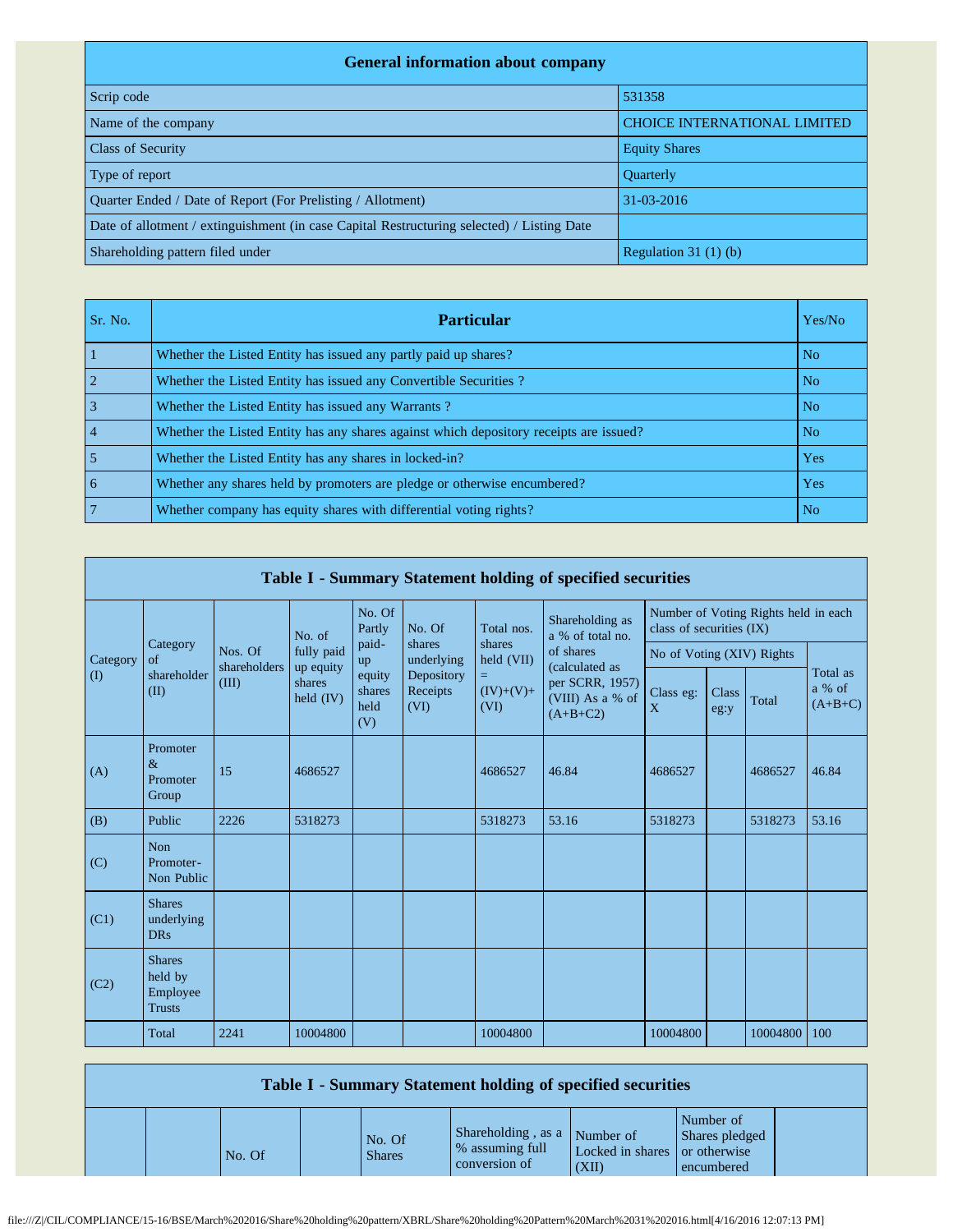| Category | Category<br>of                                 | <b>Shares</b><br>Underlying                     | No. Of              | Underlying<br>Outstanding<br>convertible<br>securities and<br>No. Of<br>Warrants (Xi)<br>(a) | convertible<br>securities (as a                                                           |                |                                                       | (XIII)    |                                                       | Number of<br>equity shares                |  |
|----------|------------------------------------------------|-------------------------------------------------|---------------------|----------------------------------------------------------------------------------------------|-------------------------------------------------------------------------------------------|----------------|-------------------------------------------------------|-----------|-------------------------------------------------------|-------------------------------------------|--|
| $\rm(D)$ | shareholder<br>(II)                            | Outstanding<br>convertible<br>securities<br>(X) | Warrants<br>$(X_i)$ |                                                                                              | percentage of<br>diluted share<br>capital) $(XI)=$<br>$(VII)+(X)$ As a %<br>of $(A+B+C2)$ | No. $(a)$      | As a<br>% of<br>total<br><b>Shares</b><br>held<br>(b) | No. $(a)$ | As a<br>% of<br>total<br><b>Shares</b><br>held<br>(b) | held in<br>dematerialized<br>form $(XIV)$ |  |
| (A)      | Promoter<br>$\&$<br>Promoter<br>Group          |                                                 |                     |                                                                                              | 46.84                                                                                     | 3711527        | 79.2                                                  | 750000    | 16                                                    | 4686527                                   |  |
| (B)      | Public                                         |                                                 |                     |                                                                                              | 53.16                                                                                     | $\overline{0}$ | $\overline{0}$                                        |           |                                                       | 5240971                                   |  |
| (C)      | Non<br>Promoter-<br>Non Public                 |                                                 |                     |                                                                                              |                                                                                           |                |                                                       |           |                                                       |                                           |  |
| (C1)     | <b>Shares</b><br>underlying<br><b>DRs</b>      |                                                 |                     |                                                                                              |                                                                                           |                |                                                       |           |                                                       |                                           |  |
| (C2)     | Shares held<br>by<br>Employee<br><b>Trusts</b> |                                                 |                     |                                                                                              |                                                                                           |                |                                                       |           |                                                       |                                           |  |
|          | Total                                          |                                                 |                     |                                                                                              |                                                                                           | 3711527        | 37.1                                                  | 750000    | 7.5                                                   | 9927498                                   |  |

|                                                                             | Table II - Statement showing shareholding pattern of the Promoter and Promoter Group                    |                                  |                                                  |                                                |                                              |                                         |                                                                           |                |                                                                  |         |                                           |  |
|-----------------------------------------------------------------------------|---------------------------------------------------------------------------------------------------------|----------------------------------|--------------------------------------------------|------------------------------------------------|----------------------------------------------|-----------------------------------------|---------------------------------------------------------------------------|----------------|------------------------------------------------------------------|---------|-------------------------------------------|--|
|                                                                             |                                                                                                         |                                  |                                                  | No.<br>Of                                      |                                              |                                         | Shareholding<br>as a % of                                                 |                | Number of Voting Rights held in<br>each class of securities (IX) |         |                                           |  |
|                                                                             |                                                                                                         |                                  | No. of                                           | No. Of<br>Partly<br>shares                     | Total nos.<br>shares                         | total no. of<br>shares                  | No of Voting (XIV) Rights                                                 |                |                                                                  | Total   |                                           |  |
| Sr.                                                                         | Category &<br>Name of the<br>Shareholders (I)                                                           | Nos. Of<br>shareholders<br>(III) | fully paid<br>up equity<br>shares<br>held $(IV)$ | paid-<br>up<br>equity<br>shares<br>held<br>(V) | underlying<br>Depository<br>Receipts<br>(VI) | held (VII)<br>Ξ.<br>$(IV)+(V)+$<br>(VI) | (calculated<br>as per<br>SCRR,<br>1957) (VIII)<br>As a % of<br>$(A+B+C2)$ | Class eg:<br>X | <b>Class</b><br>eg:y                                             | Total   | as a %<br>of<br>Total<br>Voting<br>rights |  |
| $\mathbf{A}$                                                                | Table II - Statement showing shareholding pattern of the Promoter and Promoter Group                    |                                  |                                                  |                                                |                                              |                                         |                                                                           |                |                                                                  |         |                                           |  |
| (1)                                                                         | Indian                                                                                                  |                                  |                                                  |                                                |                                              |                                         |                                                                           |                |                                                                  |         |                                           |  |
| (a)                                                                         | Individuals/Hindu<br>undivided Family                                                                   | 14                               | 4486527                                          |                                                |                                              | 4486527                                 | 44.84                                                                     | 4486527        |                                                                  | 4486527 | 44.84                                     |  |
| (d)                                                                         | Any Other<br>(specify)                                                                                  | 1                                | 200000                                           |                                                |                                              | 200000                                  | $\overline{2}$                                                            | 200000         |                                                                  | 200000  | $\overline{2}$                            |  |
| Sub-Total $(A)(1)$                                                          |                                                                                                         | 15                               | 4686527                                          |                                                |                                              | 4686527                                 | 46.84                                                                     | 4686527        |                                                                  | 4686527 | 46.84                                     |  |
| (2)                                                                         | Foreign                                                                                                 |                                  |                                                  |                                                |                                              |                                         |                                                                           |                |                                                                  |         |                                           |  |
| Total Shareholding of<br>Promoter and Promoter<br>Group $(A)=(A)(1)+(A)(2)$ |                                                                                                         | 15                               | 4686527                                          |                                                |                                              | 4686527                                 | 46.84                                                                     | 4686527        |                                                                  | 4686527 | 46.84                                     |  |
| $\, {\bf B}$                                                                | Table III - Statement showing shareholding pattern of the Public shareholder                            |                                  |                                                  |                                                |                                              |                                         |                                                                           |                |                                                                  |         |                                           |  |
| (1)                                                                         | Institutions                                                                                            |                                  |                                                  |                                                |                                              |                                         |                                                                           |                |                                                                  |         |                                           |  |
| (3)                                                                         | Non-institutions                                                                                        |                                  |                                                  |                                                |                                              |                                         |                                                                           |                |                                                                  |         |                                           |  |
| (a(i))                                                                      | Individuals -<br>i.Individual<br>shareholders<br>holding nominal<br>share capital up<br>to Rs. 2 lakhs. | 2116                             | 1633213                                          |                                                |                                              | 1633213                                 | 16.32                                                                     | 1633213        |                                                                  | 1633213 | 16.32                                     |  |
|                                                                             | Individuals - ii.                                                                                       |                                  |                                                  |                                                |                                              |                                         |                                                                           |                |                                                                  |         |                                           |  |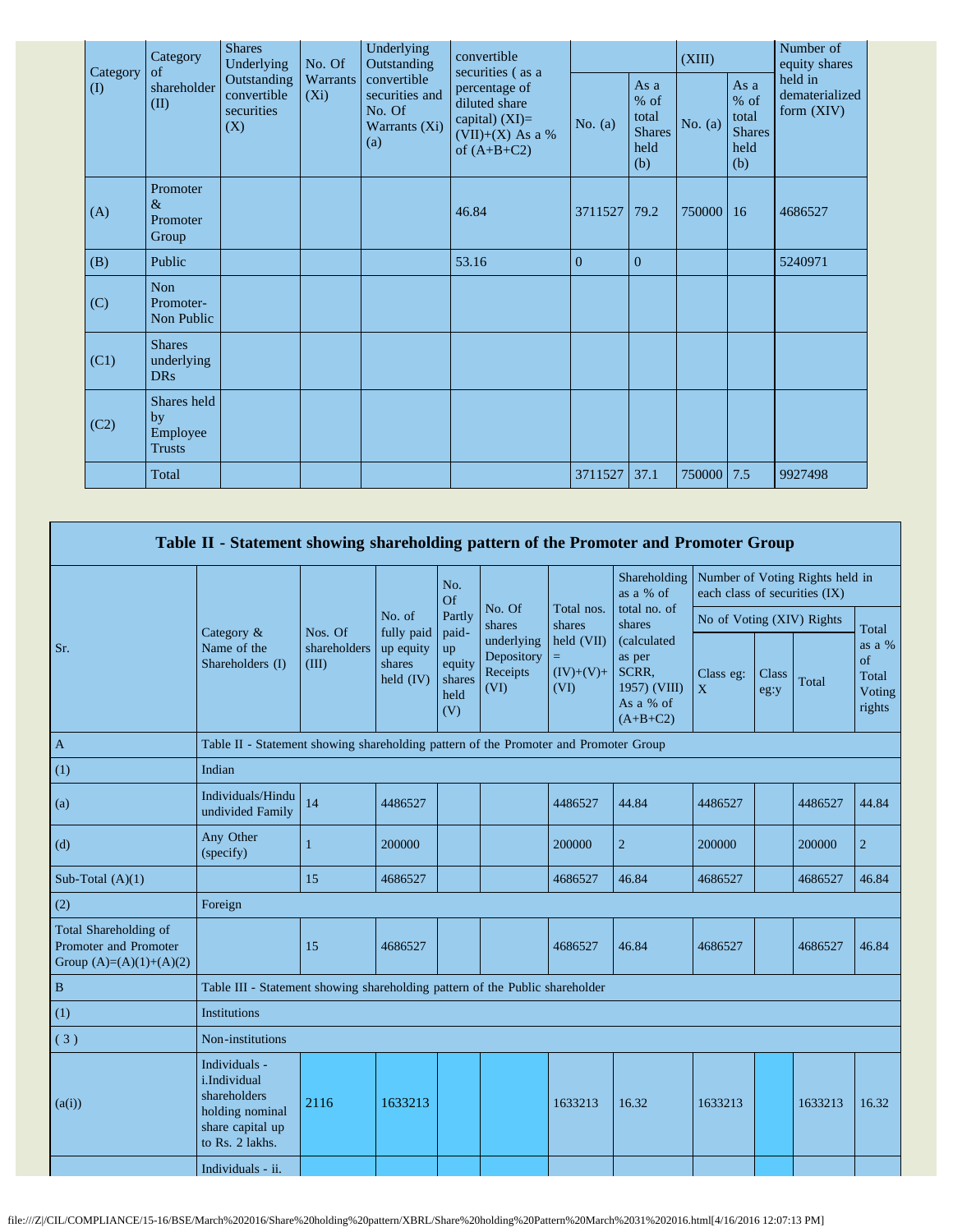| (a(ii))                                                           | Individual<br>shareholders<br>holding nominal<br>share capital in<br>excess of Rs. 2<br>lakhs. | 10   | 360813   |  | 360813   | 3.61  | 360813   | 360813   | 3.61  |
|-------------------------------------------------------------------|------------------------------------------------------------------------------------------------|------|----------|--|----------|-------|----------|----------|-------|
| (e)                                                               | Any Other<br>(specify)                                                                         | 100  | 3324247  |  | 3324247  | 33.23 | 3324247  | 3324247  | 33.23 |
| Sub-Total $(B)(3)$                                                |                                                                                                | 2226 | 5318273  |  | 5318273  | 53.16 | 5318273  | 5318273  | 53.16 |
| <b>Total Public</b><br>Shareholding<br>$(B)=(B)(1)+(B)(2)+(B)(3)$ |                                                                                                | 2226 | 5318273  |  | 5318273  | 53.16 | 5318273  | 5318273  | 53.16 |
| $\mathbf C$                                                       | Table IV - Statement showing shareholding pattern of the Non Promoter- Non Public shareholder  |      |          |  |          |       |          |          |       |
| Total ( $A+B+C2$ )                                                |                                                                                                | 2241 | 10004800 |  | 10004800 | 100   | 10004800 | 10004800 | 100   |
| Total $(A+B+C)$                                                   |                                                                                                | 2241 | 10004800 |  | 10004800 |       | 10004800 | 10004800 | 100   |

|                                                                             |                                                 |                                                                                      |                                                                          | Table II - Statement showing shareholding pattern of the Promoter and Promoter Group                                                                                                   |                                        |                                                         |                                                                     |                                                         |                                           |
|-----------------------------------------------------------------------------|-------------------------------------------------|--------------------------------------------------------------------------------------|--------------------------------------------------------------------------|----------------------------------------------------------------------------------------------------------------------------------------------------------------------------------------|----------------------------------------|---------------------------------------------------------|---------------------------------------------------------------------|---------------------------------------------------------|-------------------------------------------|
|                                                                             | No. Of<br><b>Shares</b><br>Underlying           | No. Of                                                                               | No. Of<br><b>Shares</b><br>Underlying<br>Outstanding                     | Shareholding,<br>as a % assuming<br>full conversion<br>of convertible<br>securities (as a<br>percentage of<br>diluted share<br>capital) $(XI)=$<br>$(VII)+(X)$ As a<br>% of $(A+B+C2)$ | Number of<br>Locked in shares<br>(XII) |                                                         | Number of<br>Shares pledged<br>or otherwise<br>encumbered<br>(XIII) |                                                         | Number of<br>equity shares                |
| Sr.                                                                         | Outstanding<br>convertible<br>securities<br>(X) | Warrants<br>$(X_i)$                                                                  | convertible<br>securities<br>and No. Of<br><b>Warrants</b><br>$(Xi)$ (a) |                                                                                                                                                                                        | No. $(a)$                              | As a<br>$%$ of<br>total<br><b>Shares</b><br>held<br>(b) | No. (a)                                                             | As a<br>$%$ of<br>total<br><b>Shares</b><br>held<br>(b) | held in<br>dematerialized<br>form $(XIV)$ |
| $\mathbf{A}$                                                                |                                                 | Table II - Statement showing shareholding pattern of the Promoter and Promoter Group |                                                                          |                                                                                                                                                                                        |                                        |                                                         |                                                                     |                                                         |                                           |
| (1)                                                                         | Indian                                          |                                                                                      |                                                                          |                                                                                                                                                                                        |                                        |                                                         |                                                                     |                                                         |                                           |
| (a)                                                                         |                                                 |                                                                                      |                                                                          | 44.84                                                                                                                                                                                  | 3511527                                | 78.27                                                   | 750000                                                              | 16.72                                                   | 4486527                                   |
| (d)                                                                         |                                                 |                                                                                      |                                                                          | $\overline{2}$                                                                                                                                                                         | 200000                                 | 100                                                     | $\Omega$                                                            | $\Omega$                                                | 200000                                    |
| Sub-Total $(A)(1)$                                                          |                                                 |                                                                                      |                                                                          | 46.84                                                                                                                                                                                  | 3711527                                | 79.2                                                    | 750000                                                              | 16                                                      | 4686527                                   |
| (2)                                                                         | Foreign                                         |                                                                                      |                                                                          |                                                                                                                                                                                        |                                        |                                                         |                                                                     |                                                         |                                           |
| Total Shareholding of<br>Promoter and Promoter<br>Group $(A)=(A)(1)+(A)(2)$ |                                                 |                                                                                      |                                                                          | 46.84                                                                                                                                                                                  | 3711527                                | 79.2                                                    | 750000                                                              | 16                                                      | 4686527                                   |
| $\, {\bf B}$                                                                |                                                 |                                                                                      |                                                                          | Table III - Statement showing shareholding pattern of the Public shareholder                                                                                                           |                                        |                                                         |                                                                     |                                                         |                                           |
| (1)                                                                         | <b>Institutions</b>                             |                                                                                      |                                                                          |                                                                                                                                                                                        |                                        |                                                         |                                                                     |                                                         |                                           |
| (3)                                                                         | Non-institutions                                |                                                                                      |                                                                          |                                                                                                                                                                                        |                                        |                                                         |                                                                     |                                                         |                                           |
| (a(i))                                                                      |                                                 |                                                                                      |                                                                          | 16.32                                                                                                                                                                                  | $\overline{0}$                         | $\overline{0}$                                          |                                                                     |                                                         | 1557911                                   |
| (a(ii))                                                                     |                                                 |                                                                                      |                                                                          | 3.61                                                                                                                                                                                   | $\overline{0}$                         | $\overline{0}$                                          |                                                                     |                                                         | 360813                                    |
| (e)                                                                         |                                                 |                                                                                      |                                                                          | 33.23                                                                                                                                                                                  | $\overline{0}$                         | $\overline{0}$                                          |                                                                     |                                                         | 3322247                                   |
| Sub-Total $(B)(3)$                                                          |                                                 |                                                                                      |                                                                          | 53.16                                                                                                                                                                                  | $\overline{0}$                         | $\overline{0}$                                          |                                                                     |                                                         | 5240971                                   |
| <b>Total Public</b><br>Shareholding<br>$(B)=(B)(1)+(B)(2)+(B)(3)$           |                                                 |                                                                                      |                                                                          | 53.16                                                                                                                                                                                  | $\overline{0}$                         | $\overline{0}$                                          |                                                                     |                                                         | 5240971                                   |
| $\mathbf C$                                                                 |                                                 |                                                                                      |                                                                          | Table IV - Statement showing shareholding pattern of the Non Promoter- Non Public shareholder                                                                                          |                                        |                                                         |                                                                     |                                                         |                                           |
| Total $(A+B+C2)$                                                            |                                                 |                                                                                      |                                                                          | 100                                                                                                                                                                                    | 3711527                                | 37.1                                                    |                                                                     |                                                         | 9927498                                   |
| Total $(A+B+C)$                                                             |                                                 |                                                                                      |                                                                          |                                                                                                                                                                                        | 3711527                                | 37.1                                                    | 750000                                                              | 7.5                                                     | 9927498                                   |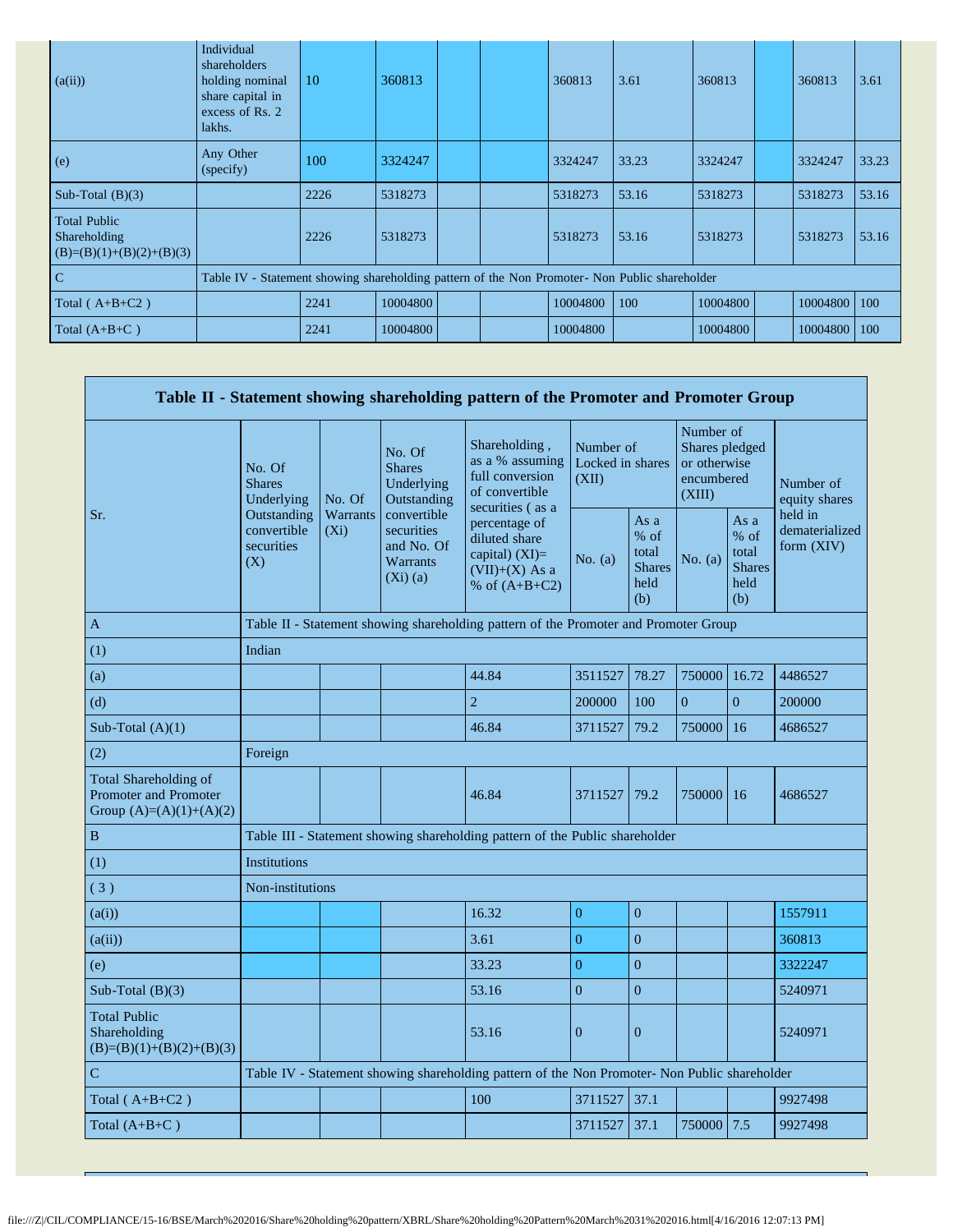|                                                                                                                                                                                          | <b>Individuals/Hindu undivided Family</b>       |                               |                                                |                                                      |                                                 |                                                  |                                        |  |  |  |  |  |  |  |
|------------------------------------------------------------------------------------------------------------------------------------------------------------------------------------------|-------------------------------------------------|-------------------------------|------------------------------------------------|------------------------------------------------------|-------------------------------------------------|--------------------------------------------------|----------------------------------------|--|--|--|--|--|--|--|
| Searial No.                                                                                                                                                                              | 1                                               | $\overline{2}$                | 3                                              | $\overline{4}$                                       | 5                                               | 6                                                | $\overline{7}$                         |  |  |  |  |  |  |  |
| Name of the<br>Shareholders (I)                                                                                                                                                          | <b>VINITA</b><br><b>SUNIL</b><br><b>PATODIA</b> | <b>KAMAL</b><br><b>PODDAR</b> | <b>SUNIL</b><br><b>KUMAR</b><br><b>PATODIA</b> | <b>SUNIL</b><br>CHOTHOMAL<br><b>PATODIA</b><br>(HUF) | <b>ARCHANA</b><br><b>ANIL</b><br><b>PATODIA</b> | <b>ANIL</b><br><b>CHOTHMAL</b><br><b>PATODIA</b> | <b>KAMAL</b><br><b>PODDAR</b><br>(HUF) |  |  |  |  |  |  |  |
| PAN (II)                                                                                                                                                                                 | ADTPP7048M                                      | AJNPP5353K                    | AAXPP0203B                                     | AAAHS9276C                                           | AGZPP2397L                                      | AFMPP7771G                                       | AAHHK1927M                             |  |  |  |  |  |  |  |
| No. of fully paid<br>up equity shares<br>held (IV)                                                                                                                                       | 1278927                                         | 887600                        | 300000                                         | 270000                                               | 250000                                          | 250000                                           | 225000                                 |  |  |  |  |  |  |  |
| No. Of Partly<br>paid-up equity<br>shares held (V)                                                                                                                                       |                                                 |                               |                                                |                                                      |                                                 |                                                  |                                        |  |  |  |  |  |  |  |
| No. Of shares<br>underlying<br>Depository<br>Receipts (VI)                                                                                                                               |                                                 |                               |                                                |                                                      |                                                 |                                                  |                                        |  |  |  |  |  |  |  |
| Total nos. shares<br>held $(VII) =$<br>$(IV)+(V)+(VI)$                                                                                                                                   | 1278927                                         | 887600                        | 300000                                         | 270000                                               | 250000                                          | 250000                                           | 225000                                 |  |  |  |  |  |  |  |
| Shareholding as a<br>% of total no. of<br>shares (calculated<br>as per SCRR,<br>1957) (VIII) As a<br>% of $(A+B+C2)$                                                                     | 12.78                                           | 8.87                          | 3                                              | 2.7                                                  | 2.5                                             | 2.5                                              | 2.25                                   |  |  |  |  |  |  |  |
| Number of Voting Rights held in each class of securities (IX)                                                                                                                            |                                                 |                               |                                                |                                                      |                                                 |                                                  |                                        |  |  |  |  |  |  |  |
| Class eg:X                                                                                                                                                                               | 1278927                                         | 887600                        | 300000                                         | 270000                                               | 250000                                          | 250000                                           | 225000                                 |  |  |  |  |  |  |  |
| Class eg:y                                                                                                                                                                               |                                                 |                               |                                                |                                                      |                                                 |                                                  |                                        |  |  |  |  |  |  |  |
| Total                                                                                                                                                                                    | 1278927                                         | 887600                        | 300000                                         | 270000                                               | 250000                                          | 250000                                           | 225000                                 |  |  |  |  |  |  |  |
| Total as a % of<br><b>Total Voting rights</b>                                                                                                                                            | 12.78                                           | 8.87                          | 3                                              | 2.7                                                  | 2.5                                             | 2.5                                              | 2.25                                   |  |  |  |  |  |  |  |
| No. Of Shares<br>Underlying<br>Outstanding<br>convertible<br>securities $(X)$                                                                                                            |                                                 |                               |                                                |                                                      |                                                 |                                                  |                                        |  |  |  |  |  |  |  |
| No. Of Warrants<br>$(X_i)$                                                                                                                                                               |                                                 |                               |                                                |                                                      |                                                 |                                                  |                                        |  |  |  |  |  |  |  |
| No. Of Shares<br>Underlying<br>Outstanding<br>convertible<br>securities and No.<br>Of Warrants (Xi)<br>(a)                                                                               |                                                 |                               |                                                |                                                      |                                                 |                                                  |                                        |  |  |  |  |  |  |  |
| Shareholding, as a<br>% assuming full<br>conversion of<br>convertible<br>securities (as a<br>percentage of<br>diluted share<br>capital) (XI)=<br>$(VII)+(Xi)(a)$ As a<br>% of $(A+B+C2)$ | 12.78                                           | 8.87                          | 3                                              | 2.7                                                  | 2.5                                             | 2.5                                              | 2.25                                   |  |  |  |  |  |  |  |
| Number of Locked in shares (XII)                                                                                                                                                         |                                                 |                               |                                                |                                                      |                                                 |                                                  |                                        |  |  |  |  |  |  |  |
| No. $(a)$                                                                                                                                                                                | 528927                                          | 887600                        | 300000                                         | 270000                                               | 250000                                          | 250000                                           | $\boldsymbol{0}$                       |  |  |  |  |  |  |  |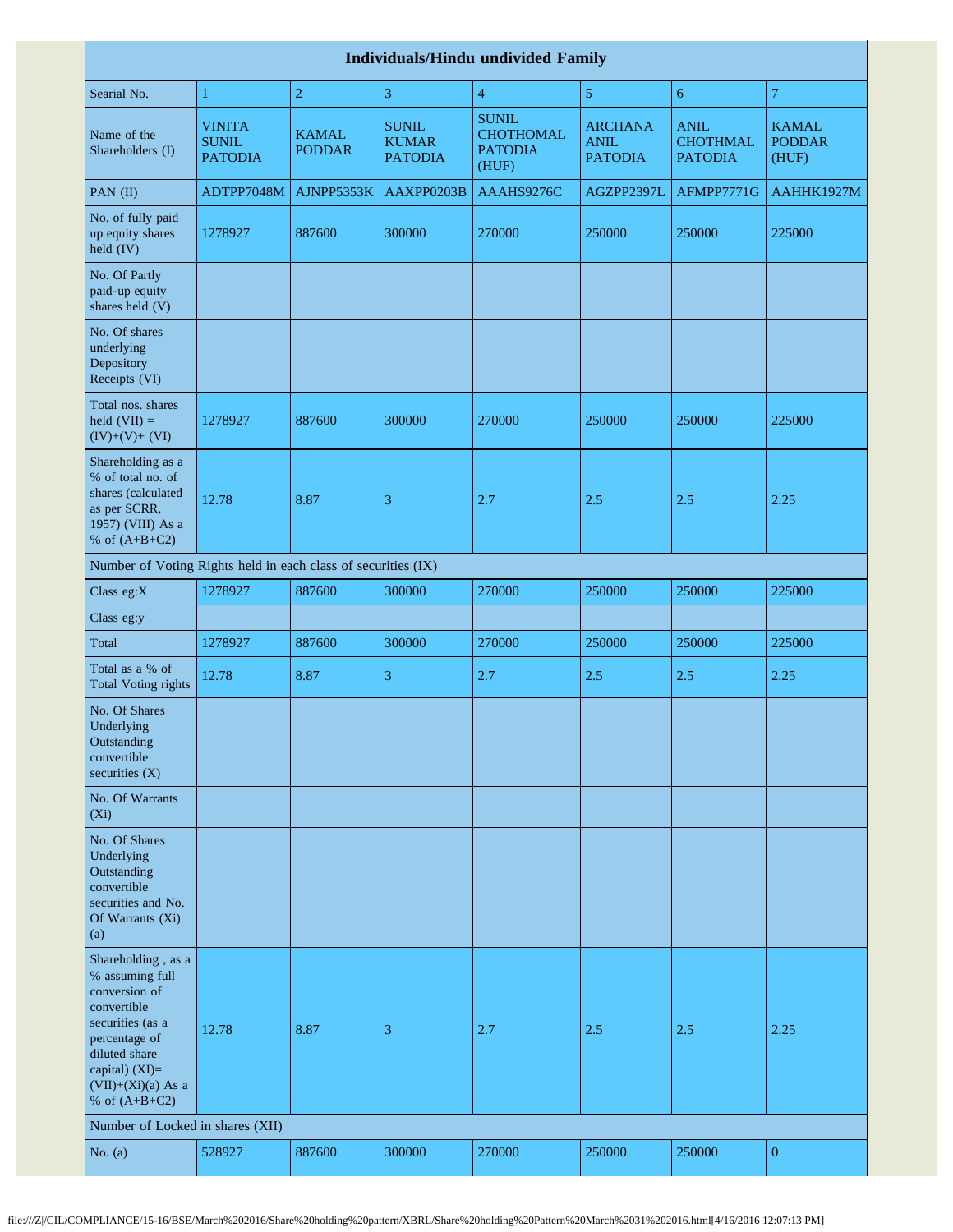| As a % of total<br>Shares held (b)                                   | 41.36   | 100    | 100    | 100    | 100      | 100    |        |
|----------------------------------------------------------------------|---------|--------|--------|--------|----------|--------|--------|
| Number of Shares pledged or otherwise encumbered (XIII)              |         |        |        |        |          |        |        |
| No. (a)                                                              | 750000  |        |        |        | 0        |        |        |
| As a % of total<br>Shares held (b)                                   | 58.64   |        | O      |        | $\left($ |        |        |
| Number of equity<br>shares held in<br>dematerialized<br>form $(XIV)$ | 1278927 | 887600 | 300000 | 270000 | 250000   | 250000 | 225000 |

|                                                                                                                      | <b>Individuals/Hindu undivided Family</b>                     |                                                 |                                             |                              |                                            |                                 |                                 |  |  |  |  |  |  |
|----------------------------------------------------------------------------------------------------------------------|---------------------------------------------------------------|-------------------------------------------------|---------------------------------------------|------------------------------|--------------------------------------------|---------------------------------|---------------------------------|--|--|--|--|--|--|
| Searial No.                                                                                                          | 8                                                             | 9                                               | 10                                          | 11                           | 12                                         | 13                              | 14                              |  |  |  |  |  |  |
| Name of the<br>Shareholders (I)                                                                                      | <b>ANIL</b><br><b>CHOTHMAL</b><br><b>PATODIA</b><br>(HUF)     | <b>HEMLATA</b><br><b>KAMAL</b><br><b>PODDAR</b> | <b>ARUN</b><br><b>KUMAR</b><br><b>PODDR</b> | <b>SONU</b><br><b>PODDAR</b> | <b>ARUN</b><br><b>KUMAR</b><br>PODDR (HUF) | <b>SHREYA</b><br><b>PATODIA</b> | <b>SUYASH</b><br><b>PATODIA</b> |  |  |  |  |  |  |
| PAN (II)                                                                                                             | AAAHA4542B                                                    | AMJPP9451H                                      | ANHPP9477G                                  | AGIPC0029R                   | AAMHA1752K                                 | CNXPP1439A                      | BSHPP9169F                      |  |  |  |  |  |  |
| No. of fully paid<br>up equity shares<br>held (IV)                                                                   | 225000                                                        | 200000                                          | 200000                                      | 100000                       | 100000                                     | 100000                          | 100000                          |  |  |  |  |  |  |
| No. Of Partly<br>paid-up equity<br>shares held (V)                                                                   |                                                               |                                                 |                                             |                              |                                            |                                 |                                 |  |  |  |  |  |  |
| No. Of shares<br>underlying<br>Depository<br>Receipts (VI)                                                           |                                                               |                                                 |                                             |                              |                                            |                                 |                                 |  |  |  |  |  |  |
| Total nos. shares<br>held $(VII) =$<br>$(IV)+(V)+(VI)$                                                               | 225000                                                        | 200000                                          | 200000                                      | 100000                       | 100000                                     | 100000                          | 100000                          |  |  |  |  |  |  |
| Shareholding as a<br>% of total no. of<br>shares (calculated<br>as per SCRR,<br>1957) (VIII) As a<br>% of $(A+B+C2)$ | 2.25                                                          | $\overline{2}$                                  | $\overline{c}$                              | 1                            | 1                                          | 1                               | 1                               |  |  |  |  |  |  |
|                                                                                                                      | Number of Voting Rights held in each class of securities (IX) |                                                 |                                             |                              |                                            |                                 |                                 |  |  |  |  |  |  |
| Class eg:X                                                                                                           | 225000                                                        | 200000                                          | 200000                                      | 100000                       | 100000                                     | 100000                          | 100000                          |  |  |  |  |  |  |
| Class eg:y                                                                                                           |                                                               |                                                 |                                             |                              |                                            |                                 |                                 |  |  |  |  |  |  |
| Total                                                                                                                | 225000                                                        | 200000                                          | 200000                                      | 100000                       | 100000                                     | 100000                          | 100000                          |  |  |  |  |  |  |
| Total as a % of<br><b>Total Voting rights</b>                                                                        | 2.25                                                          | $\overline{2}$                                  | 2                                           | 1                            | 1                                          | 1                               | 1                               |  |  |  |  |  |  |
| No. Of Shares<br>Underlying<br>Outstanding<br>convertible<br>securities (X)                                          |                                                               |                                                 |                                             |                              |                                            |                                 |                                 |  |  |  |  |  |  |
| No. Of Warrants<br>$(X_i)$                                                                                           |                                                               |                                                 |                                             |                              |                                            |                                 |                                 |  |  |  |  |  |  |
| No. Of Shares<br>Underlying<br>Outstanding<br>convertible<br>securities and No.<br>Of Warrants (Xi)                  |                                                               |                                                 |                                             |                              |                                            |                                 |                                 |  |  |  |  |  |  |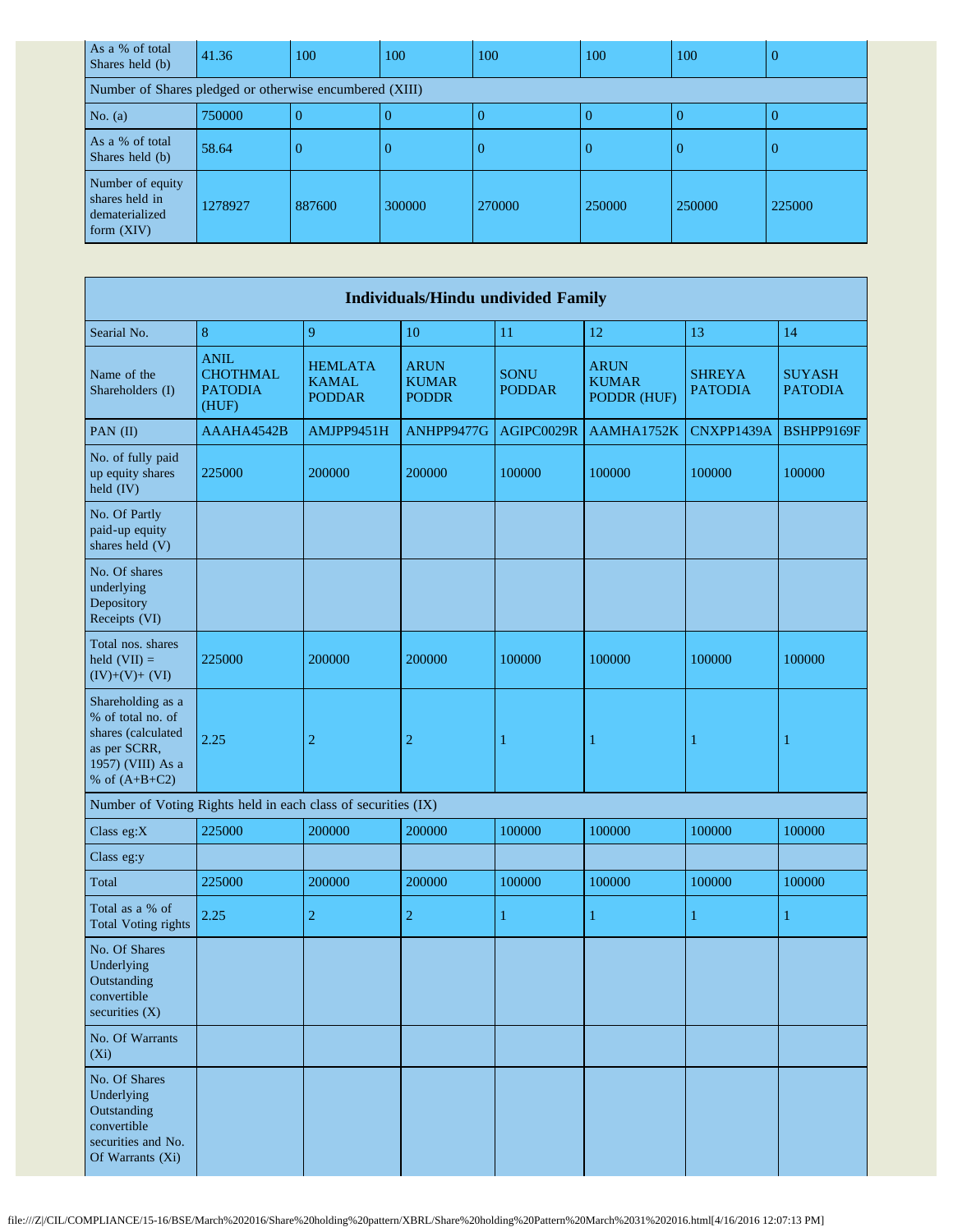| (a)                                                                                                                                                                                        |                |                |                |                |                |                |                |
|--------------------------------------------------------------------------------------------------------------------------------------------------------------------------------------------|----------------|----------------|----------------|----------------|----------------|----------------|----------------|
| Shareholding, as a<br>% assuming full<br>conversion of<br>convertible<br>securities (as a<br>percentage of<br>diluted share<br>capital) $(XI)=$<br>$(VII)+(Xi)(a)$ As a<br>% of $(A+B+C2)$ | 2.25           | 2              | $\overline{2}$ |                |                |                |                |
| Number of Locked in shares (XII)                                                                                                                                                           |                |                |                |                |                |                |                |
| No. $(a)$                                                                                                                                                                                  | 225000         | 200000         | 200000         | 100000         | 100000         | 100000         | 100000         |
| As a % of total<br>Shares held (b)                                                                                                                                                         | 100            | 100            | 100            | 100            | 100            | 100            | 100            |
| Number of Shares pledged or otherwise encumbered (XIII)                                                                                                                                    |                |                |                |                |                |                |                |
| No. $(a)$                                                                                                                                                                                  | $\overline{0}$ | $\overline{0}$ | $\overline{0}$ | $\overline{0}$ | $\overline{0}$ | $\mathbf{0}$   | $\overline{0}$ |
| As a % of total<br>Shares held (b)                                                                                                                                                         | $\theta$       | $\Omega$       | $\overline{0}$ | $\theta$       | $\Omega$       | $\overline{0}$ | $\Omega$       |
| Number of equity<br>shares held in<br>dematerialized<br>form $(XIV)$                                                                                                                       | 225000         | 200000         | 200000         | 100000         | 100000         | 100000         | 100000         |

| <b>Individuals/Hindu undivided Family</b>                                                                            |                                                               |  |  |  |
|----------------------------------------------------------------------------------------------------------------------|---------------------------------------------------------------|--|--|--|
| Searial No.                                                                                                          |                                                               |  |  |  |
| Name of the<br>Shareholders (I)                                                                                      | Click here to go back                                         |  |  |  |
| PAN (II)                                                                                                             | Total                                                         |  |  |  |
| No. of fully paid<br>up equity shares<br>held (IV)                                                                   | 4486527                                                       |  |  |  |
| No. Of Partly<br>paid-up equity<br>shares held (V)                                                                   |                                                               |  |  |  |
| No. Of shares<br>underlying<br>Depository<br>Receipts (VI)                                                           |                                                               |  |  |  |
| Total nos. shares<br>held $(VII) =$<br>$(IV)+(V)+(VI)$                                                               | 4486527                                                       |  |  |  |
| Shareholding as a<br>% of total no. of<br>shares (calculated<br>as per SCRR,<br>1957) (VIII) As a<br>% of $(A+B+C2)$ | 44.84                                                         |  |  |  |
|                                                                                                                      | Number of Voting Rights held in each class of securities (IX) |  |  |  |
| Class eg:X                                                                                                           | 4486527                                                       |  |  |  |
| Class eg:y                                                                                                           |                                                               |  |  |  |
| Total                                                                                                                | 4486527                                                       |  |  |  |
| Total as a % of<br><b>Total Voting rights</b>                                                                        | 44.84                                                         |  |  |  |
| No. Of Shares                                                                                                        |                                                               |  |  |  |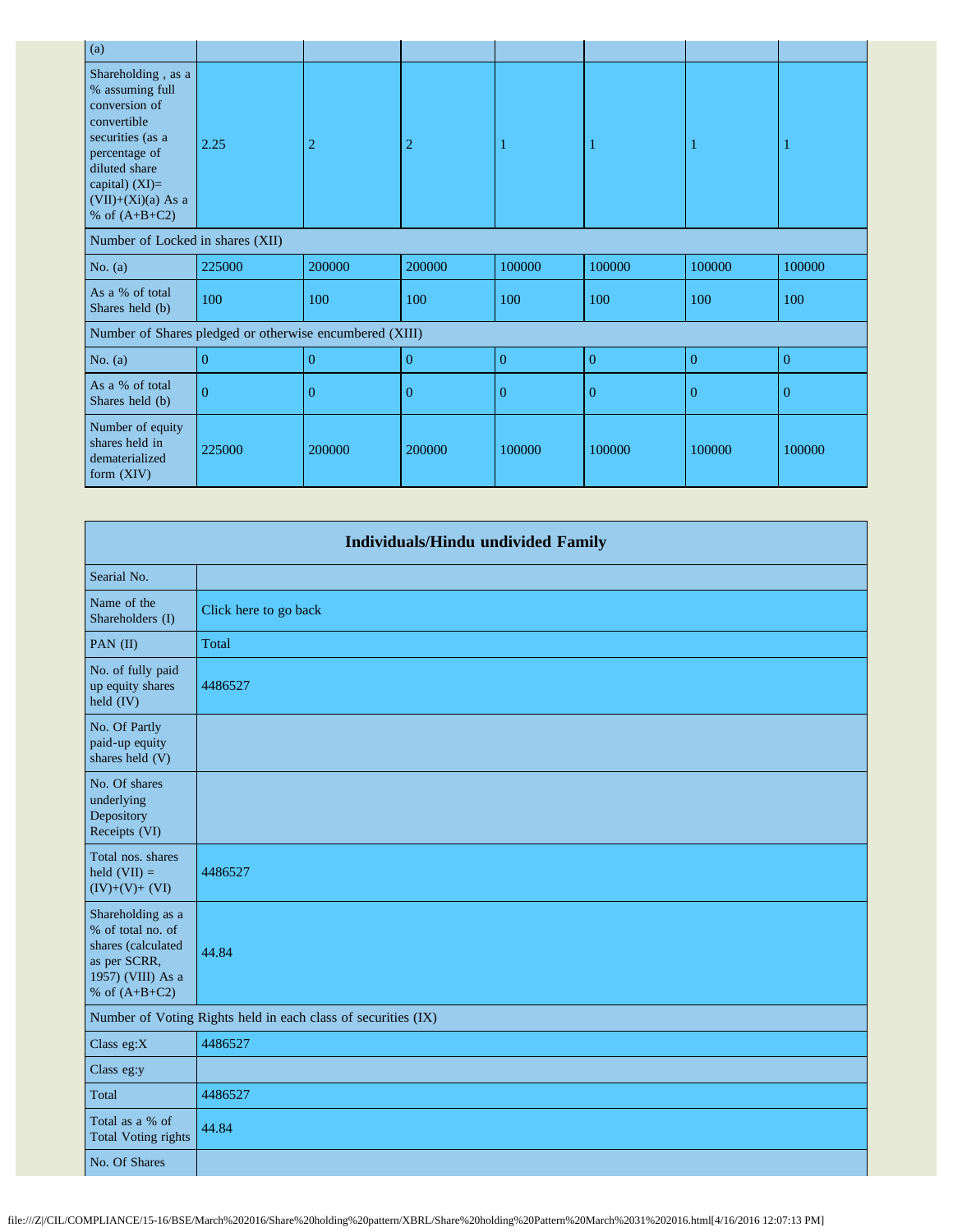| Underlying<br>Outstanding<br>convertible<br>securities $(X)$                                                                                                                               |                                                         |
|--------------------------------------------------------------------------------------------------------------------------------------------------------------------------------------------|---------------------------------------------------------|
| No. Of Warrants<br>$(X_i)$                                                                                                                                                                 |                                                         |
| No. Of Shares<br>Underlying<br>Outstanding<br>convertible<br>securities and No.<br>Of Warrants (Xi)<br>(a)                                                                                 |                                                         |
| Shareholding, as a<br>% assuming full<br>conversion of<br>convertible<br>securities (as a<br>percentage of<br>diluted share<br>capital) $(XI)=$<br>$(VII)+(Xi)(a)$ As a<br>% of $(A+B+C2)$ | 44.84                                                   |
| Number of Locked in shares (XII)                                                                                                                                                           |                                                         |
| No. $(a)$                                                                                                                                                                                  | 3511527                                                 |
| As a % of total<br>Shares held (b)                                                                                                                                                         | 78.27                                                   |
|                                                                                                                                                                                            | Number of Shares pledged or otherwise encumbered (XIII) |
| No. $(a)$                                                                                                                                                                                  | 750000                                                  |
| As a % of total<br>Shares held (b)                                                                                                                                                         | 16.72                                                   |
| Number of equity<br>shares held in<br>dematerialized<br>form (XIV)                                                                                                                         | 4486527                                                 |

| Any Other (specify)                                        |                                      |                       |  |  |  |  |
|------------------------------------------------------------|--------------------------------------|-----------------------|--|--|--|--|
| Searial No.                                                | -1                                   |                       |  |  |  |  |
| Category                                                   | <b>Bodies Corporate</b>              | Click here to go back |  |  |  |  |
| Name of the<br>Shareholders (I)                            | UPTON INFRASTRUCTURE PRIVATE LIMITED |                       |  |  |  |  |
| PAN (II)                                                   | AAACU9556A                           | Total                 |  |  |  |  |
| No. of the<br>Shareholders (I)                             |                                      |                       |  |  |  |  |
| No. of fully paid<br>up equity shares<br>held (IV)         | 200000                               | 200000                |  |  |  |  |
| No. Of Partly<br>paid-up equity<br>shares held (V)         |                                      |                       |  |  |  |  |
| No. Of shares<br>underlying<br>Depository<br>Receipts (VI) |                                      |                       |  |  |  |  |
| Total nos. shares<br>held $(VII) =$                        | 200000                               | 200000                |  |  |  |  |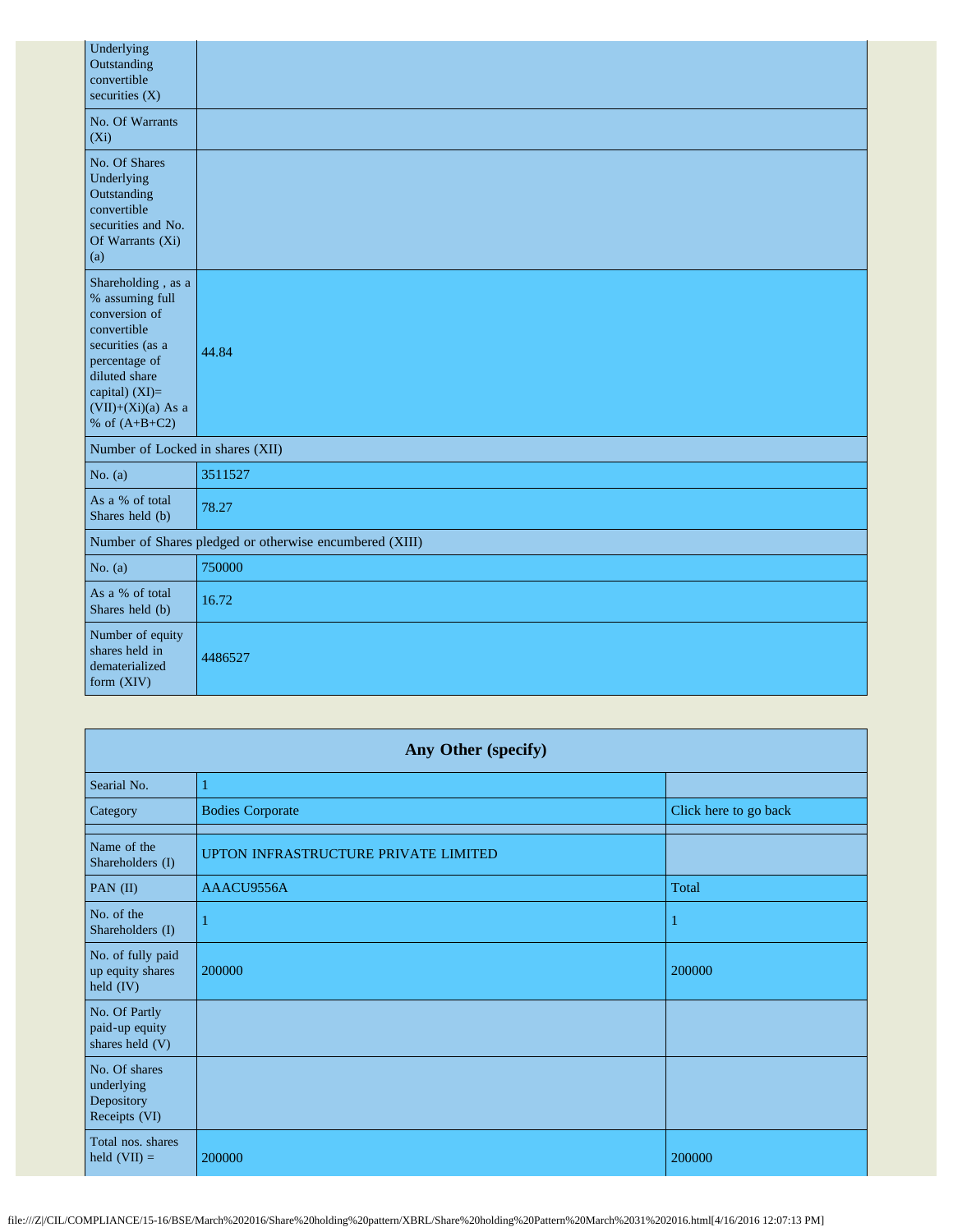| $(IV)+(V)+(VI)$                                                                                                                                                                    |                                                               |                  |  |  |  |  |
|------------------------------------------------------------------------------------------------------------------------------------------------------------------------------------|---------------------------------------------------------------|------------------|--|--|--|--|
| Shareholding as a<br>% of total no. of<br>shares (calculated<br>as per SCRR,<br>1957) (VIII) As a<br>% of $(A+B+C2)$                                                               | $\overline{2}$                                                | $\overline{c}$   |  |  |  |  |
|                                                                                                                                                                                    | Number of Voting Rights held in each class of securities (IX) |                  |  |  |  |  |
| Class eg: X                                                                                                                                                                        | 200000                                                        | 200000           |  |  |  |  |
| Class eg:y                                                                                                                                                                         |                                                               |                  |  |  |  |  |
| Total                                                                                                                                                                              | 200000                                                        | 200000           |  |  |  |  |
| Total as a % of<br>Total Voting rights                                                                                                                                             | $\overline{2}$                                                | $\overline{c}$   |  |  |  |  |
| No. Of Shares<br>Underlying<br>Outstanding<br>convertible<br>securities (X)                                                                                                        |                                                               |                  |  |  |  |  |
| No. Of Warrants<br>$(X_i)$                                                                                                                                                         |                                                               |                  |  |  |  |  |
| No. Of Shares<br>Underlying<br>Outstanding<br>convertible<br>securities and No.<br>Of Warrants (Xi)<br>(a)                                                                         |                                                               |                  |  |  |  |  |
| Shareholding, as a<br>% assuming full<br>conversion of<br>convertible<br>securities (as a<br>percentage of<br>diluted share<br>capital) (XI)=<br>(VII)+(X) As a %<br>of $(A+B+C2)$ | $\overline{2}$                                                | $\overline{2}$   |  |  |  |  |
|                                                                                                                                                                                    | Number of Locked in shares (XII)                              |                  |  |  |  |  |
| No. $(a)$                                                                                                                                                                          | 200000                                                        | 200000           |  |  |  |  |
| As a % of total<br>Shares held (b)                                                                                                                                                 | 100                                                           | 100              |  |  |  |  |
| Number of Shares pledged or otherwise encumbered (XIII)                                                                                                                            |                                                               |                  |  |  |  |  |
| No. $(a)$                                                                                                                                                                          | $\overline{0}$                                                | $\boldsymbol{0}$ |  |  |  |  |
| As a % of total<br>Shares held (b)                                                                                                                                                 | $\overline{0}$                                                | $\boldsymbol{0}$ |  |  |  |  |
| Number of equity<br>shares held in<br>dematerialized<br>form (XIV)                                                                                                                 | 200000                                                        | 200000           |  |  |  |  |

| Any Other (specify) |                         |                            |                            |                            |                            |                            |                                         |
|---------------------|-------------------------|----------------------------|----------------------------|----------------------------|----------------------------|----------------------------|-----------------------------------------|
| Searial No.         |                         |                            |                            |                            |                            | $\mathfrak b$              |                                         |
| Category            | <b>Bodies Corporate</b> | <b>Bodies</b><br>Corporate | <b>Bodies</b><br>Corporate | <b>Bodies</b><br>Corporate | <b>Bodies</b><br>Corporate | <b>Bodies</b><br>Corporate | Foreign<br>Individuals or<br><b>NRI</b> |
| $\vert$ Category /  | More than 1             | More than 1                | More than 1                | More than 1                | More than 1                | More than 1                | More than 1                             |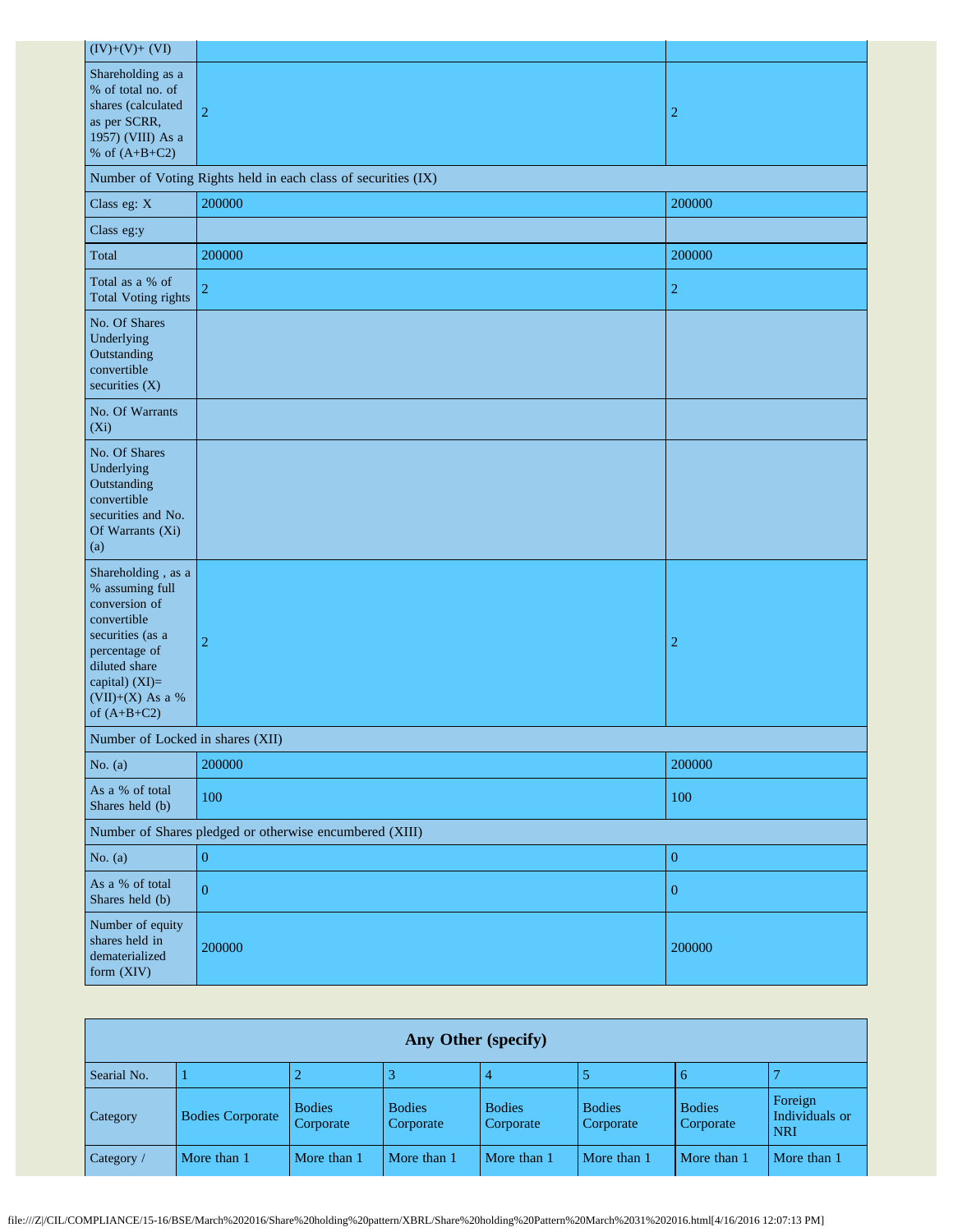| More than 1<br>percentage                                                                                                  | percentage of<br>shareholding                                 | percentage of<br>shareholding                          | percentage of<br>shareholding                     | percentage of<br>shareholding                    | percentage of<br>shareholding                                        | percentage of<br>shareholding                                    | percentage of<br>shareholding    |
|----------------------------------------------------------------------------------------------------------------------------|---------------------------------------------------------------|--------------------------------------------------------|---------------------------------------------------|--------------------------------------------------|----------------------------------------------------------------------|------------------------------------------------------------------|----------------------------------|
| Name of the<br>Shareholders<br>$\left( \mathrm{I}\right)$                                                                  | <b>MANASVI</b><br><b>CONSULTANCY</b><br><b>PVT LTD</b>        | <b>FLORANCE</b><br><b>SECURITIES</b><br><b>PVT LTD</b> | <b>AZURA</b><br><b>PROJECTS</b><br><b>PVT LTD</b> | <b>MIRANDA</b><br><b>IMPEX PVT</b><br><b>LTD</b> | <b>SWASTI</b><br><b>VINAYAKA</b><br><b>REALESTATE</b><br><b>DEVE</b> | <b>EMMA</b><br><b>AUTO</b><br><b>ANICILARY</b><br><b>PVT LTD</b> | <b>VIVEK</b><br><b>BHIMSARIA</b> |
| PAN (II)                                                                                                                   | AAGCM5766J                                                    | AABCF5634R                                             | AAGCA9030R                                        | AAFCM3304D                                       | AAVCV1581H                                                           | AABCE8816E                                                       | ADWPB8789N                       |
| No. of the<br><b>Shareholders</b><br>$($ $\Gamma$                                                                          |                                                               |                                                        |                                                   |                                                  |                                                                      |                                                                  |                                  |
| No. of fully<br>paid up equity<br>shares held<br>(IV)                                                                      | 771530                                                        | 750000                                                 | 410000                                            | 350000                                           | 187500                                                               | 119645                                                           | 100000                           |
| No. Of Partly<br>paid-up equity<br>shares held (V)                                                                         |                                                               |                                                        |                                                   |                                                  |                                                                      |                                                                  |                                  |
| No. Of shares<br>underlying<br>Depository<br>Receipts (VI)                                                                 |                                                               |                                                        |                                                   |                                                  |                                                                      |                                                                  |                                  |
| Total nos.<br>shares held<br>$(VII) =$<br>$(IV)+(V)+$<br>(VI)                                                              | 771530                                                        | 750000                                                 | 410000                                            | 350000                                           | 187500                                                               | 119645                                                           | 100000                           |
| Shareholding<br>as a % of total<br>no. of shares<br>(calculated as<br>per SCRR,<br>1957) (VIII)<br>As a % of<br>$(A+B+C2)$ | 7.71                                                          | 7.5                                                    | 4.1                                               | 3.5                                              | 1.87                                                                 | 1.2                                                              | 1                                |
|                                                                                                                            | Number of Voting Rights held in each class of securities (IX) |                                                        |                                                   |                                                  |                                                                      |                                                                  |                                  |
| Class eg: X                                                                                                                | 771530                                                        | 750000                                                 | 410000                                            | 350000                                           | 187500                                                               | 119645                                                           | 100000                           |
| Class eg:y                                                                                                                 |                                                               |                                                        |                                                   |                                                  |                                                                      |                                                                  |                                  |
| Total                                                                                                                      | 771530                                                        | 750000                                                 | 410000                                            | 350000                                           | 187500                                                               | 119645                                                           | 100000                           |
| Total as a %<br>of Total<br>Voting rights                                                                                  | 7.71                                                          | 7.5                                                    | 4.1                                               | 3.5                                              | 1.87                                                                 | 1.2                                                              | $\mathbf{1}$                     |
| No. Of Shares<br>Underlying<br>Outstanding<br>convertible<br>securities $(X)$                                              |                                                               |                                                        |                                                   |                                                  |                                                                      |                                                                  |                                  |
| No. Of<br>Warrants (Xi)                                                                                                    |                                                               |                                                        |                                                   |                                                  |                                                                      |                                                                  |                                  |
| No. Of Shares<br>Underlying<br>Outstanding<br>convertible<br>securities and<br>No. Of<br>Warrants (Xi)<br>(a)              |                                                               |                                                        |                                                   |                                                  |                                                                      |                                                                  |                                  |
| Shareholding,<br>as a %<br>assuming full<br>conversion of<br>convertible                                                   |                                                               |                                                        |                                                   |                                                  |                                                                      |                                                                  |                                  |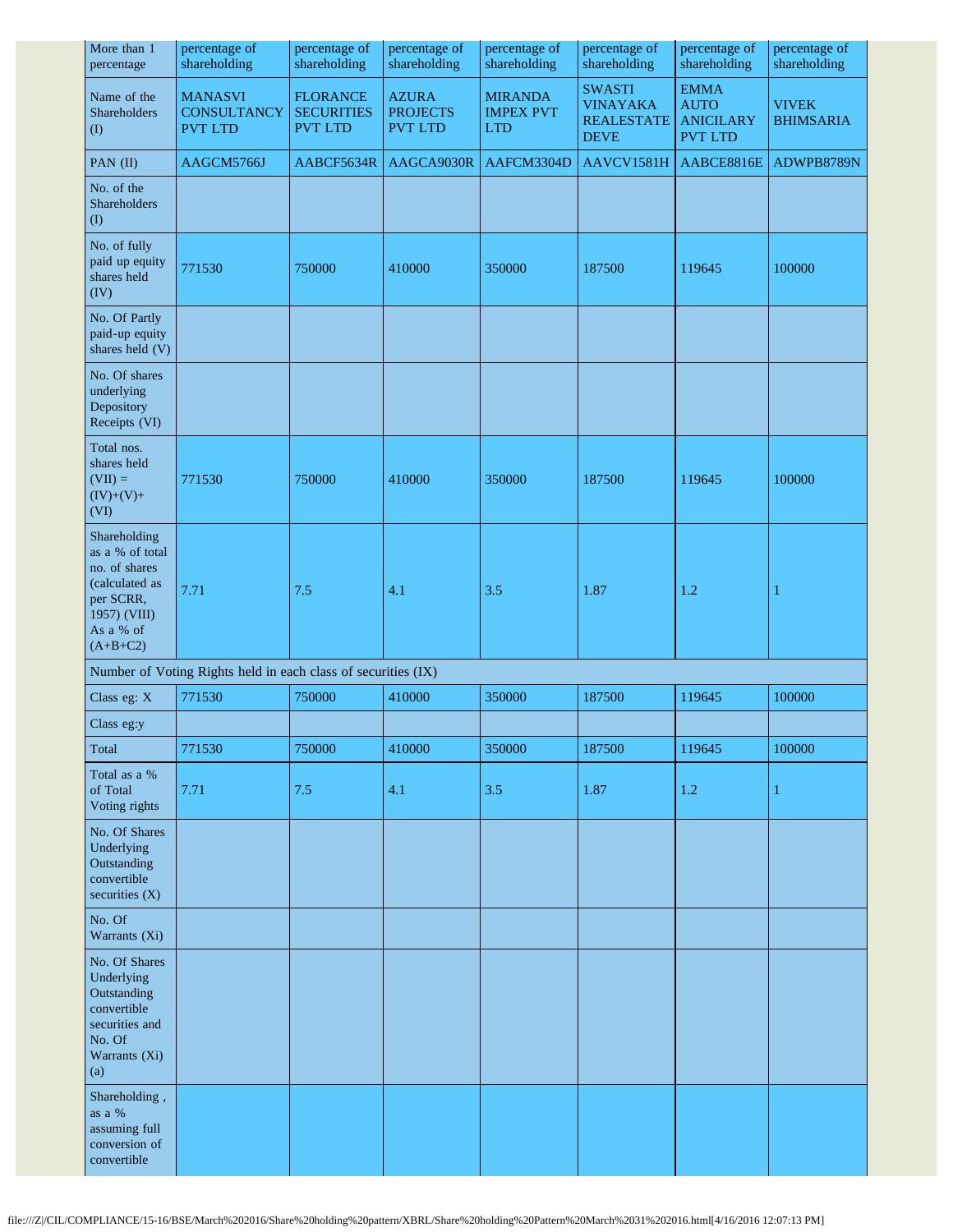| securities (as a<br>percentage of<br>diluted share<br>capital) $(XI)=$<br>$(VII)+(X)$ As a<br>$\%$ of<br>$(A+B+C2)$ | 7.71                             | 7.5            | 4.1            | 3.5            | 1.87     | 1.2      |                |
|---------------------------------------------------------------------------------------------------------------------|----------------------------------|----------------|----------------|----------------|----------|----------|----------------|
|                                                                                                                     | Number of Locked in shares (XII) |                |                |                |          |          |                |
| No. $(a)$                                                                                                           | $\overline{0}$                   | $\overline{0}$ | $\overline{0}$ | $\overline{0}$ | $\Omega$ | $\Omega$ | $\overline{0}$ |
| As a % of total $\boxed{0}$<br>Shares held (b)                                                                      |                                  | $\theta$       | $\overline{0}$ | $\Omega$       | $\Omega$ | 0        | $\Omega$       |
| Number of<br>equity shares<br>held in<br>dematerialized<br>form $(XIV)$                                             | 771530                           | 750000         | 410000         | 350000         | 187500   | 119645   | 100000         |

| Any Other (specify)                                                                                                  |                                                               |  |  |  |
|----------------------------------------------------------------------------------------------------------------------|---------------------------------------------------------------|--|--|--|
| Searial No.                                                                                                          |                                                               |  |  |  |
| Category                                                                                                             |                                                               |  |  |  |
| Category / More<br>than 1 percentage                                                                                 |                                                               |  |  |  |
| Name of the<br>Shareholders (I)                                                                                      | Click here to go back                                         |  |  |  |
| PAN (II)                                                                                                             | Total                                                         |  |  |  |
| No. of the<br>Shareholders (I)                                                                                       |                                                               |  |  |  |
| No. of fully paid<br>up equity shares<br>held (IV)                                                                   | 2688675                                                       |  |  |  |
| No. Of Partly<br>paid-up equity<br>shares held (V)                                                                   |                                                               |  |  |  |
| No. Of shares<br>underlying<br>Depository<br>Receipts (VI)                                                           |                                                               |  |  |  |
| Total nos. shares<br>held $(VII) =$<br>$(IV)+(V)+(VI)$                                                               | 2688675                                                       |  |  |  |
| Shareholding as a<br>% of total no. of<br>shares (calculated<br>as per SCRR,<br>1957) (VIII) As a<br>% of $(A+B+C2)$ | 26.87                                                         |  |  |  |
|                                                                                                                      | Number of Voting Rights held in each class of securities (IX) |  |  |  |
| Class eg: X                                                                                                          | 2688675                                                       |  |  |  |
| Class eg:y                                                                                                           |                                                               |  |  |  |
| Total                                                                                                                | 2688675                                                       |  |  |  |
| Total as a % of<br><b>Total Voting rights</b>                                                                        | 26.87                                                         |  |  |  |
| No. Of Shares<br>Underlying<br>Outstanding<br>convertible                                                            |                                                               |  |  |  |